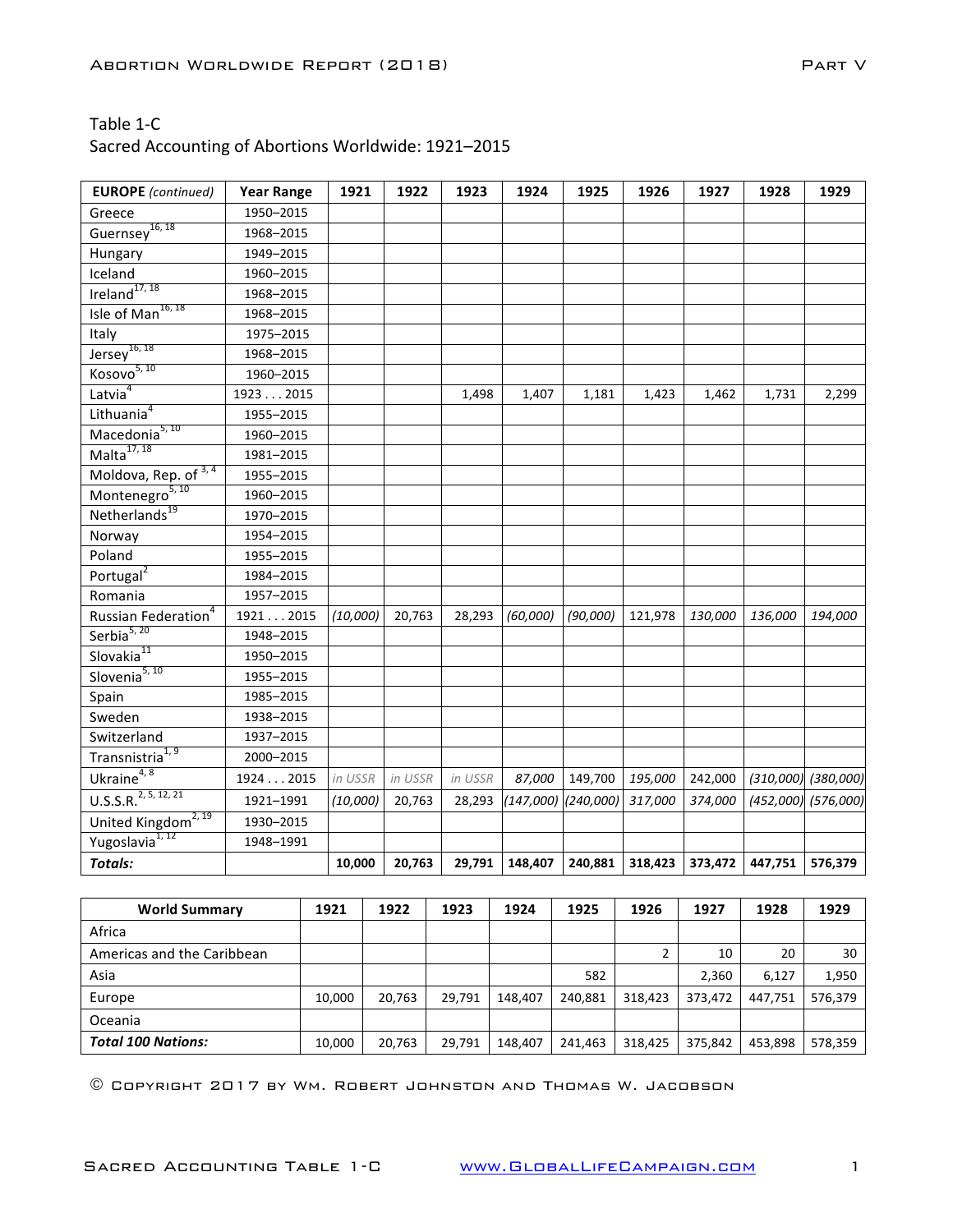| <b>EUROPE</b> (continued)        | 1930      | 1931      | 1932                                        | 1933                     | 1934      | 1935    | 1936    | 1937    | 1938    | 1939     |
|----------------------------------|-----------|-----------|---------------------------------------------|--------------------------|-----------|---------|---------|---------|---------|----------|
| Greece                           |           |           |                                             |                          |           |         |         |         |         |          |
| Guernsey <sup>16, 18</sup>       |           |           |                                             |                          |           |         |         |         |         |          |
| Hungary                          |           |           |                                             |                          |           |         |         |         |         |          |
| Iceland                          |           |           |                                             |                          |           |         |         |         |         |          |
| Ireland $^{17, 18}$              |           |           |                                             |                          |           |         |         |         |         |          |
| Isle of Man <sup>16, 18</sup>    |           |           |                                             |                          |           |         |         |         |         |          |
| Italy                            |           |           |                                             |                          |           |         |         |         |         |          |
| $Jersey^{16, 18}$                |           |           |                                             |                          |           |         |         |         |         |          |
| Kosovo <sup>5, 10</sup>          |           |           |                                             |                          |           |         |         |         |         |          |
| Latvia <sup>4</sup>              | 2,803     | 2,996     | 2,834                                       | 3,110                    | 3,367     | 3,594   | 3,973   | 4,119   | 4,431   |          |
| Lithuania <sup>4</sup>           |           |           |                                             |                          |           |         |         |         |         |          |
| Macedonia <sup>5, 10</sup>       |           |           |                                             |                          |           |         |         |         |         |          |
| Malta <sup>17, 18</sup>          |           |           |                                             |                          |           |         |         |         |         |          |
| Moldova, Rep. of 3, 4            |           |           |                                             |                          |           |         |         |         |         |          |
| Montenegro <sup>5, 10</sup>      |           |           |                                             |                          |           |         |         |         |         |          |
| Netherlands <sup>19</sup>        |           |           |                                             |                          |           |         |         |         |         |          |
| Norway                           |           |           |                                             |                          |           |         |         |         |         |          |
| Poland                           |           |           |                                             |                          |           |         |         |         |         |          |
| Portugal <sup>2</sup>            |           |           |                                             |                          |           |         |         |         |         |          |
| Romania                          |           |           |                                             |                          |           |         |         |         |         |          |
| Russian Federation <sup>4</sup>  | 267,000   | 370,000   | 478,000                                     | 550,000                  | 700,000   | 750,000 | 803,058 | 355,025 | 429,695 | 464,246  |
| Serbia <sup>5, 20</sup>          |           |           |                                             |                          |           |         |         |         |         |          |
| Slovakia $11$                    |           |           |                                             |                          |           |         |         |         |         |          |
| Slovenia <sup>5, 10</sup>        |           |           |                                             |                          |           |         |         |         |         |          |
| Spain                            |           |           |                                             |                          |           |         |         |         |         |          |
| Sweden                           |           |           |                                             |                          |           |         |         |         | (220)   | 439      |
| Switzerland                      |           |           |                                             |                          |           |         |         | (400)   | (700)   | (1, 100) |
| Transnistria <sup>1, 9</sup>     |           |           |                                             |                          |           |         |         |         |         |          |
| Ukraine $4, 8$                   | (450,000) | (520,000) | (590,000)                                   | 659,000                  | 393,000   | in USSR | in USSR | in USSR | in USSR | in USSR  |
| U.S.S.R. <sup>2, 5, 12, 21</sup> | (720,000) | (892,000) | (1,069,000)                                 | 1,209,000                | 1,093,000 | 750,000 | 803,058 | 567,900 | 681,300 | 722,900  |
| United Kingdom <sup>2, 19</sup>  | 80        | 80        | 80                                          | 80                       | 80        | 160     | 160     | 160     | 160     | 160      |
| Yugoslavia <sup>1, 12</sup>      |           |           |                                             |                          |           |         |         |         |         |          |
| <b>Totals:</b>                   | 720,263   |           | 893,116   1,071,124   1,212,250   1,096,507 |                          |           | 753,824 | 807,401 | 572,877 | 687,291 | 725,418  |
|                                  |           |           |                                             |                          |           |         |         |         |         |          |
| <b>World Summary</b>             | 1930      | 1931      | 1932                                        | 1933                     | 1934      | 1935    | 1936    | 1937    | 1938    | 1939     |
| Africa                           |           |           |                                             |                          |           |         |         |         |         |          |
| Americas and the                 | $\sim$    | $\sim$    | $\sim$                                      | $\overline{\phantom{a}}$ | $\sim$    | $\sim$  | $\sim$  | $\sim$  | $\sim$  | $\sim$   |

| ATTIC TURN QITU LITC      | 40      | 50      | 60 l | 70 | 80                            | 89      | 86      | 86      | 86      | 86      |
|---------------------------|---------|---------|------|----|-------------------------------|---------|---------|---------|---------|---------|
| Caribbean                 |         |         |      |    |                               |         |         |         |         |         |
| Asia                      | 2.660   | 2.190   | 840  |    |                               |         |         |         |         |         |
| Europe                    | 720.263 | 893.116 |      |    | 1,071,124 1,212,250 1,096,507 | 753.824 | 807.401 | 572.877 | 687.291 | 725.418 |
| Oceania                   |         | 185     |      |    |                               |         | 2331    |         |         |         |
| <b>Total 100 Nations:</b> | 722,963 | 895.541 |      |    | 1,072,024 1,212,320 1,096,587 | 753,913 | 807,720 | 572,963 | 687.377 | 725.504 |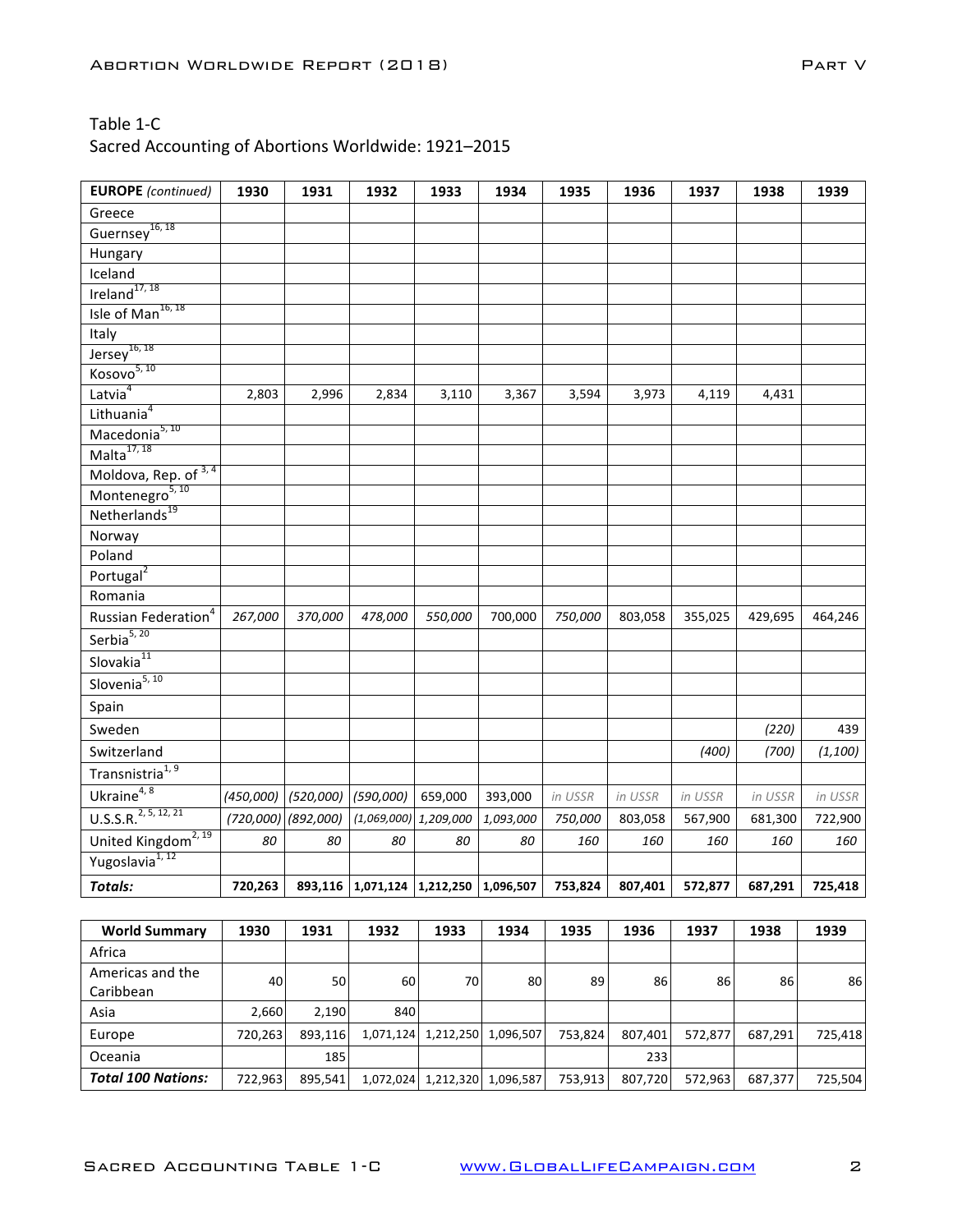| <b>EUROPE</b> (continued)        | 1940    | 1941      | 1942      | 1943     | 1944     | 1945      | 1946      | 1947      | 1948      | 1949      |
|----------------------------------|---------|-----------|-----------|----------|----------|-----------|-----------|-----------|-----------|-----------|
| Greece                           |         |           |           |          |          |           |           |           |           |           |
| Guernsey <sup>16, 18</sup>       |         |           |           |          |          |           |           |           |           |           |
| Hungary                          |         |           |           |          |          |           |           |           |           | 1,600     |
| Iceland                          |         |           |           |          |          |           |           |           |           |           |
| Ireland $^{17, 18}$              |         |           |           |          |          |           |           |           |           |           |
| Isle of Man <sup>16, 18</sup>    |         |           |           |          |          |           |           |           |           |           |
| Italy                            |         |           |           |          |          |           |           |           |           |           |
| $Jersey^{16, 18}$                |         |           |           |          |          |           |           |           |           |           |
| Kosovo <sup>5, 10</sup>          |         |           |           |          |          |           |           |           |           |           |
| Latvia <sup>4</sup>              |         |           |           |          |          |           |           |           |           |           |
| Lithuania <sup>4</sup>           | in USSR | in USSR   | in USSR   | in USSR  | in USSR  | in USSR   | in USSR   | in USSR   | in USSR   | in USSR   |
| Macedonia <sup>5, 10</sup>       |         |           |           |          |          |           |           |           |           |           |
| Malta <sup>17, 18</sup>          |         |           |           |          |          |           |           |           |           |           |
| Moldova, Rep. of 3,4             | in USSR | in USSR   | in USSR   | in USSR  | in USSR  | in USSR   | in USSR   | in USSR   | in USSR   | in USSR   |
| Montenegro <sup>5, 10</sup>      |         |           |           |          |          |           |           |           |           |           |
| Netherlands <sup>19</sup>        |         |           |           |          |          |           |           |           |           |           |
| Norway                           |         |           |           |          |          |           |           |           |           |           |
| Poland                           |         |           |           |          |          |           |           |           |           |           |
| Portugal <sup>2</sup>            |         |           |           |          |          |           |           |           |           |           |
| Romania                          |         |           |           |          |          |           |           |           |           |           |
| Russian Federation <sup>4</sup>  | 500,516 | in USSR   | in USSR   | in USSR  | in USSR  | in USSR   | in USSR   | in USSR   | in USSR   | in USSR   |
| Serbia $5, 20$                   |         |           |           |          |          |           |           |           | 10,399    | 11,787    |
| Slovakia <sup>11</sup>           |         |           |           |          |          |           |           |           |           |           |
| Slovenia <sup>5, 10</sup>        |         |           |           |          |          |           |           |           |           |           |
| Spain                            |         |           |           |          |          |           |           |           |           |           |
| Sweden                           | 506     | 496       | 568       | 703      | 1,088    | 1,623     | 2,378     | 3,534     | 4,585     | 5,503     |
| Switzerland                      | (1,500) | (1,800)   | (2, 200)  | (2,600)  | (2,900)  | (3, 300)  | (3,700)   | (4,000)   | (4, 400)  | (4,800)   |
| Transnistria <sup>1,9</sup>      | in USSR | in USSR   | in USSR   | in USSR  | in USSR  | in USSR   | in USSR   | in USSR   | in USSR   | in USSR   |
| Ukraine <sup>4, 8</sup>          | in USSR | in USSR   | in USSR   | in USSR  | in USSR  | in USSR   | in USSR   | in USSR   | in USSR   | in USSR   |
| 0.5.5.R. <sup>2, 5, 12, 21</sup> | 807,000 | (400,000) | (160,000) | (80,000) | (90,000) | (150,000) | (290,000) | (330,000) | (380,000) | (390,000) |
| United Kingdom <sup>2, 19</sup>  | 110     | 171       | 344       | 461      | 649      | 464       | 220       | 220       | 220       | 220       |
| Yugoslavia $\frac{1}{12}$        |         |           |           |          |          |           |           |           | 10,399    | 11,787    |
| <b>Totals:</b>                   | 810,574 | 404,561   | 154,702   | 85,266   | 90,439   | 153,690   | 294,755   | 341,180   | 417,704   | 449,475   |

| <b>World Summary</b>          | 1940    | 1941    | 1942    | 1943   | 1944   | 1945    | 1946    | 1947    | 1948    | 1949    |
|-------------------------------|---------|---------|---------|--------|--------|---------|---------|---------|---------|---------|
| Africa                        |         |         |         |        |        |         |         |         |         |         |
| Americas and the<br>Caribbean | 71      | 49      | 58      | 697    | 706    | 704     | 819     | 749     | 700     | 675     |
| Asia                          |         |         | 11.214  | 1,600  | 7.811  | 10.303  | 15.901  | 16,263  | 127,079 | 246,104 |
| Europe                        | 810,574 | 404,561 | 154.702 | 85,266 | 90,439 | 153,690 | 294,755 | 341,180 | 417,704 | 449,475 |
| Oceania                       |         | 125     |         |        |        |         |         |         |         |         |
| <b>Total 100 Nations:</b>     | 810,645 | 404,735 | 165,974 | 87,563 | 98,956 | 164,697 | 311,475 | 358,192 | 545,483 | 696,254 |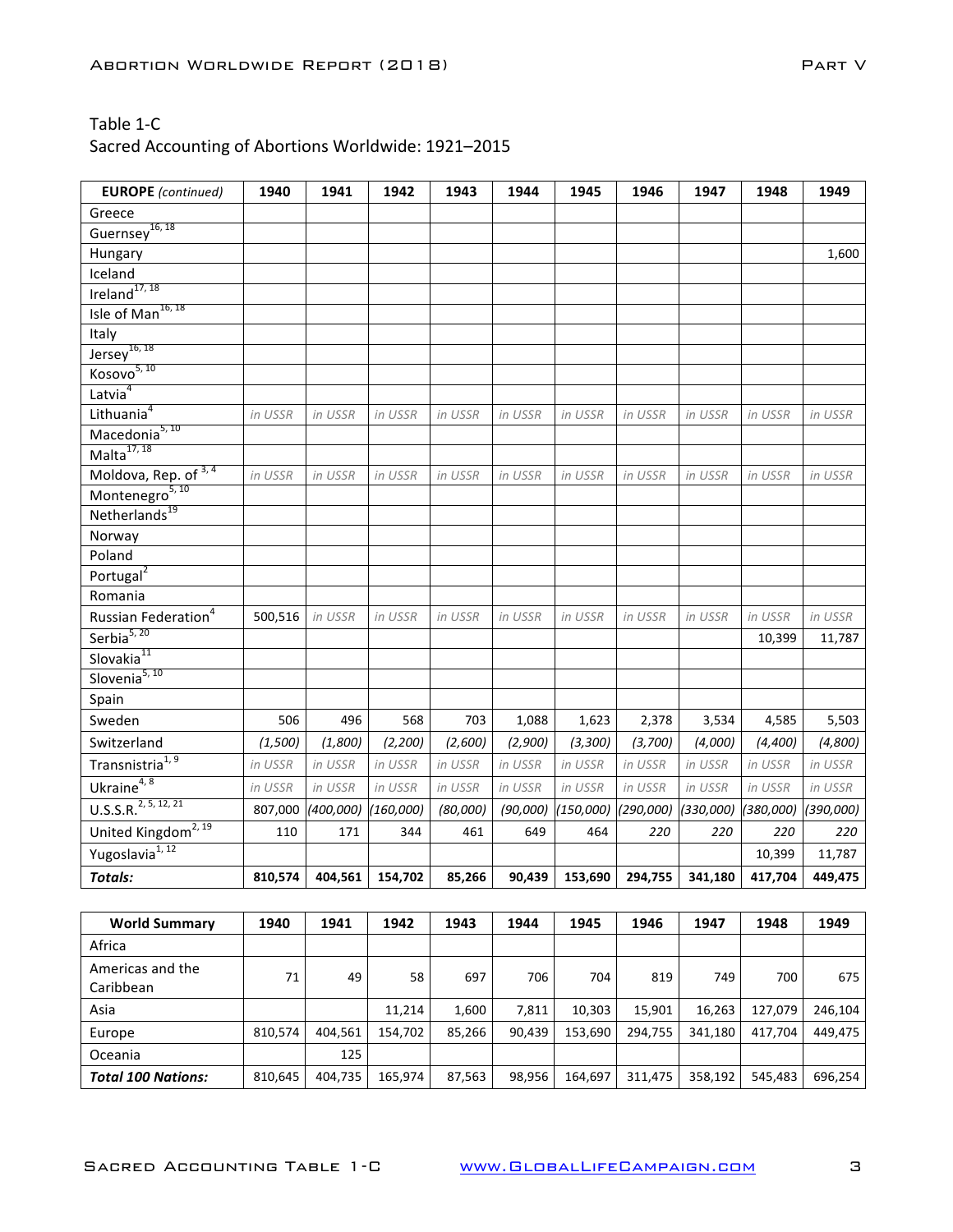| <b>EUROPE</b> (continued)            | 1950      | 1951      | 1952       | 1953       | 1954       | 1955        | 1956        | 1957       | 1958       | 1959       |
|--------------------------------------|-----------|-----------|------------|------------|------------|-------------|-------------|------------|------------|------------|
| Greece                               | (200)     | (500)     | (700)      | (900)      | (1, 100)   | (1,400)     | (1,600)     | (1,800)    | (2, 100)   | (2,300)    |
| Guernsey <sup>16, 18</sup>           |           |           |            |            |            |             |             |            |            |            |
| Hungary                              | 1,707     | 1,684     | 1,715      | 2,677      | 16,281     | 35,398      | 82,463      | 123,383    | 145,578    | 152,404    |
| Iceland                              |           |           |            |            |            |             |             |            |            |            |
| Ireland <sup>17, 18</sup>            |           |           |            |            |            |             |             |            |            |            |
| Isle of Man <sup>16, 18</sup>        |           |           |            |            |            |             |             |            |            |            |
| Italy                                |           |           |            |            |            |             |             |            |            |            |
| $Jersey^{16, 18}$                    |           |           |            |            |            |             |             |            |            |            |
| Kosovo <sup>5, 10</sup>              |           |           | Yugoslavia | Yugoslavia | Yugoslavia | Yugoslavia  | Yugoslavia  | Yugoslavia | Yugoslavia | Yugoslavia |
| Latvia <sup>4</sup>                  |           |           |            |            | (1,000)    | (2,000)     | (11,000)    | (15,000)   | (24,000)   | 35,000     |
| Lithuania <sup>4</sup>               | in USSR   | in USSR   | in USSR    | in USSR    | in USSR    | (4,000)     | (8,000)     | (13,000)   | (20,000)   | 28,000     |
| Macedonia <sup>5, 10</sup>           |           |           | Yugoslavia | Yugoslavia | Yugoslavia | Yugoslavia  | Yugoslavia  | Yugoslavia | Yugoslavia | Yugoslavia |
| Malta $17, 18$                       |           |           |            |            |            |             |             |            |            |            |
| Moldova, Rep. of 3, 4                | in USSR   | in USSR   | in USSR    | in USSR    | in USSR    | (6,000)     | (13,000)    | (22,000)   | (33,000)   | 48,000     |
| Montenegro <sup>5, 10</sup>          |           |           | Yugoslavia | Yugoslavia | Yugoslavia | Yugoslavia  | Yugoslavia  | Yugoslavia | Yugoslavia | Yugoslavia |
| Netherlands <sup>19</sup>            |           |           |            |            |            |             |             |            |            |            |
| Norway                               |           |           |            |            | 3,200      | 3,100       | 3,100       | 3,000      | 3,000      | 2,900      |
| Poland                               |           |           |            |            |            | 1,400       | 18,900      | 122,000    | 126,000    | 162,000    |
| Portugal <sup>2</sup>                |           |           |            |            |            |             |             |            |            |            |
| Romania                              |           |           |            |            |            |             |             | (56,000)   | 112,100    | 578,000    |
| Russian Federation <sup>4</sup>      | in USSR   | in USSR   | in USSR    | in USSR    | (300,000)  | (800,000)   | (2,400,000) | 3,407,398  | 3,939,362  | 4,174,111  |
| Serbia <sup>5, 20</sup>              | 12,080    | 13,442    | 14,151     | (15, 700)  | (17, 300)  | (18,900)    | (20, 400)   | (22,000)   | (47,000)   | (63,000)   |
| Slovakia <sup>11</sup>               | (60)      | (120)     | (180)      | 235        | 530        | 310         | 697         | 1,558      | 17,300     | 20,100     |
| Slovenia <sup>5, 10</sup>            |           |           |            |            |            | 441         | 800         | 2,200      | 4,700      | 6,400      |
| Spain                                |           |           |            |            |            |             |             |            |            |            |
| Sweden                               | 5,889     | 6,328     | 5,322      | 4,915      | 5,089      | 4,562       | 3,851       | 3,386      | 2,823      | 3,071      |
| Switzerland                          | (5, 100)  | (5,500)   | (6,600)    | (7,700)    | (8,800)    | (9,800)     | (10, 900)   | (12,000)   | (13, 100)  | (14, 200)  |
| Transnistria <sup>1, 9</sup>         | in USSR   | in USSR   | in USSR    | in USSR    | in USSR    | in USSR     | in USSR     | in USSR    | in USSR    | in USSR    |
| Ukrain $e^{4,8}$                     | in USSR   | in USSR   | in USSR    | in USSR    | (40,000)   | (79,000)    | (519,000)   | (708,000)  | (786,000)  | 854,000    |
| $U.S.\overline{S.R.}^{2, 5, 12, 21}$ | (450,000) | (460,000) | (460,000)  | (450,000)  | (980,000)  | (1,860,000) | 4,230,000   | 5,090,000  | 6,128,871  | 6,398,541  |
| United Kingdom <sup>2, 19</sup>      | 240       | 240       | 240        | 240        | 240        | 160         | 160         | 160        | 13,730     | 14,060     |
| Yugoslavia <sup>1, 12</sup>          | 12,080    | 13,442    | 14,151     | (16,000)   | (18,000)   | (21,000)    | (24,000)    | (32,000)   | (68,000)   | (91,000)   |
| <b>Totals:</b>                       | 516,905   | 509,164   | 508,266    | 501,629    | 1,051,747  | 1,901,600   | 4,271,903   | 5,294,105  | 6,418,206  | 7,125,950  |

| <b>World Summary</b>          | 1950      | 1951      | 1952      | 1953      | 1954      | 1955      | 1956      | 1957      | 1958      | 1959      |
|-------------------------------|-----------|-----------|-----------|-----------|-----------|-----------|-----------|-----------|-----------|-----------|
| Africa                        |           |           |           |           |           |           |           |           |           |           |
| Americas and the<br>Caribbean | 680       | 679       | 551       | 490       | 440       | 328       | 337       | 336       | 345       | 357       |
| Asia                          | 489,111   | 638,350   | 805,524   | 1,068,066 | 1,143,059 | 1,225,143 | 1,282,881 | 1,354,316 | 1,503,231 | 1,627,853 |
| Europe                        | 516,905   | 509.164   | 508.266   | 501,629   | 1,051,747 | 1,901,600 | 4,271,903 | 5,294,105 | 6,418,206 | 7,125,950 |
| Oceania                       |           | 36        |           |           |           |           |           |           |           |           |
| <b>Total 100 Nations:</b>     | 1,006,696 | 1,148,229 | 1,314,341 | 1,570,185 | 2,195,246 | 3,127,071 | 5,555,121 | 6,648,757 | 7,921,782 | 8,754,160 |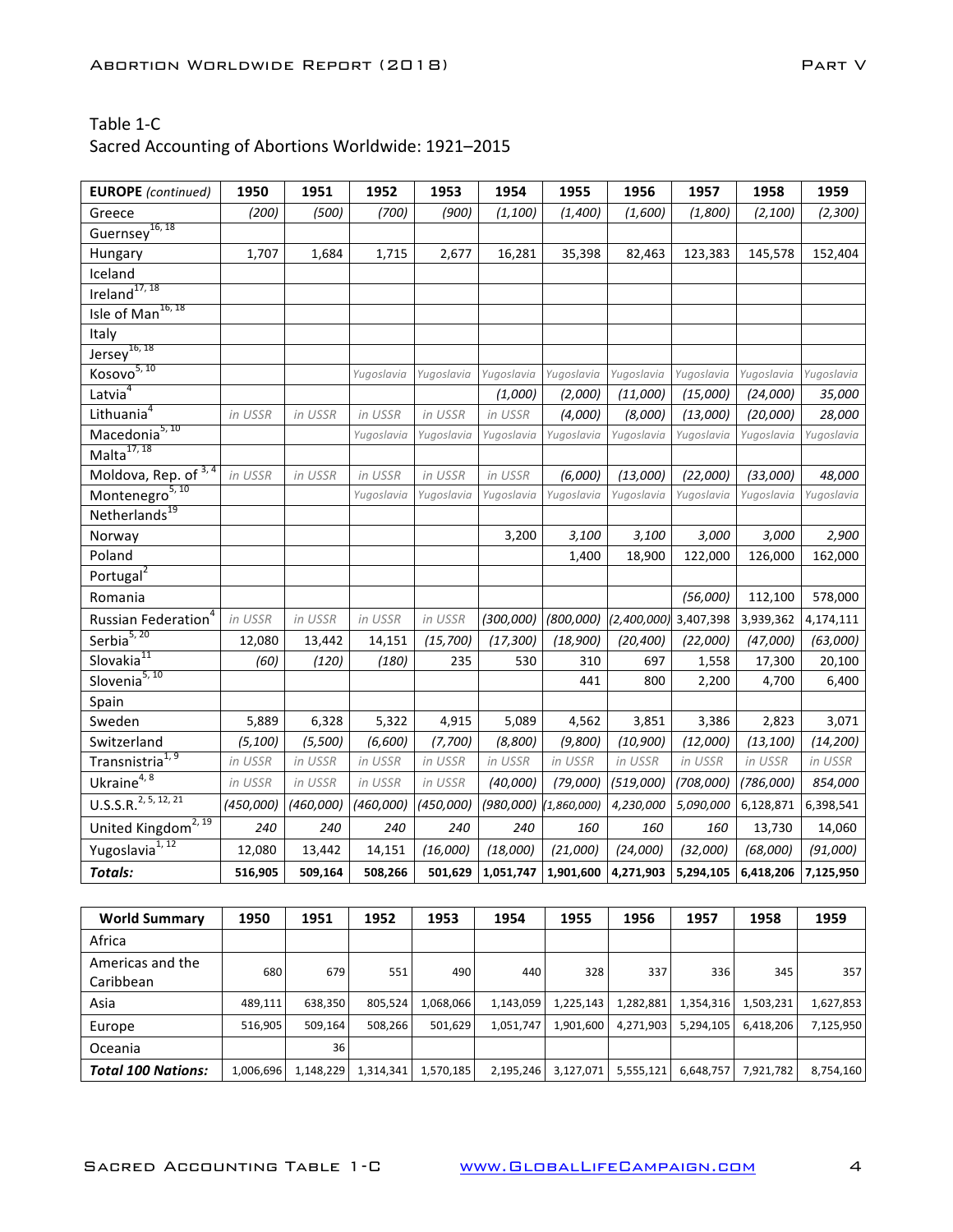| <b>EUROPE</b> (continued)        | 1960      | 1961                | 1962      | 1963      | 1964      | 1965      | 1966      | 1967      | 1968      | 1969      |
|----------------------------------|-----------|---------------------|-----------|-----------|-----------|-----------|-----------|-----------|-----------|-----------|
| Greece                           | (2,900)   | (3,400)             | (4, 200)  | (7,800)   | (5,400)   | (6,000)   | (6,600)   | (7, 300)  | (7,900)   | (8,500)   |
| Guernsey <sup>16, 18</sup>       |           |                     |           |           |           |           |           |           | 10        | 30        |
| Hungary                          | 162,160   | 169,992             | 163,656   | 173,835   | 184,367   | 180,269   | 186,773   | 187,527   | 201,096   | 206,817   |
| Iceland                          | 55        | 67                  | 61        | 86        | 104       | 68        | 74        | 85        | 74        | 102       |
| Ireland <sup>17, 18</sup>        |           |                     |           |           |           |           |           |           | 64        | 218       |
| Isle of Man <sup>16, 18</sup>    |           |                     |           |           |           |           |           |           | 10        | 20        |
| Italy                            |           |                     |           |           |           |           |           |           |           |           |
| $Jersey^{16, 18}$                |           |                     |           |           |           |           |           |           | 20        | 50        |
| Kosovo <sup>5, 10</sup>          | 1,300     | 1,700               | 2,100     | 2,700     | 3,400     | 4,400     | 5,700     | 7,100     | 6,200     | 5,086     |
| Latvia <sup>4</sup>              | 54,000    | 59,000              | 61,000    | 63,000    | 67,000    | 68,000    | 68,000    | 67,000    | 66,000    | 65,000    |
| Lithuania <sup>4</sup>           | 36,500    | 39,400              | 40,200    | 41,100    | 43,100    | 44,492    | 44,800    | 44,200    | 44,500    | 44,400    |
| Macedonia <sup>5, 10</sup>       | 9,366     | 9,700               | 10,000    | 10,400    | 10,700    | 11,070    | 8,900     | 6,800     | 8,900     | 10,900    |
| Malta $17, 18$                   |           |                     |           |           |           |           |           |           |           |           |
| Moldova, Rep. of 3,4             | 60,687    | 68,100              | 71,800    | 79,300    | 84,400    | 88,604    | 92,000    | 91,000    | 88,300    | 84,300    |
| Montenegro <sup>5, 10</sup>      | (1,400)   | (1,900)             | (2,800)   | (3,400)   | (4,000)   | (4,300)   | (4,500)   | (4,500)   | (4,600)   | (4,600)   |
| Netherlands <sup>19</sup>        |           |                     |           |           |           |           |           |           |           |           |
| Norway                           | 2,900     | 2,800               | 2,800     | 2,700     | 2,662     | 3,455     | 4,537     | 5,108     | 5,259     | 6,458     |
| Poland                           | 233,000   | 230,000             | 272,000   | 260,000   | 247,000   | 235,000   | 225,991   | 220,504   | 219,660   | 212,933   |
| Portugal <sup>2</sup>            |           |                     |           |           |           |           |           |           |           |           |
| Romania                          | 769,776   | 859,533             | 961,679   | 1,034,987 | 1,097,932 | 1,112,704 | 973,447   | 205,783   | 220,193   | 257,496   |
| Russian Federation <sup>4</sup>  | 4,373,042 | 4,759,040           | 4,925,124 | 5,134,100 | 5,376,200 | 5,463,300 | 5,322,500 | 5,005,000 | 4,872,900 | 4,751,100 |
| Serbia <sup>5, 20</sup>          | 81,516    | 95,196              | 101,200   | 107,300   | 113,300   | 119,400   | 125,500   | 131,502   | 144,500   | 157,557   |
| Slovakia <sup>11</sup>           | 21,800    | 24,244              | 23,784    | 19,135    | 19,213    | 21,066    | 24,463    | 26,598    | 27,411    | 28,631    |
| Slovenia <sup>5, 10</sup>        | 8,229     | 9,300               | 9,500     | 9,400     | 9,400     | 9,904     | 10,000    | 10,100    | 9,300     | 8,600     |
| Spain                            |           |                     |           |           |           |           |           |           |           |           |
| Sweden                           | 2,792     | 2,909               | 3,205     | 3,528     | 4,671     | 6,600     | 7,254     | 9,703     | 10,940    | 13,735    |
| Switzerland                      | (15, 300) | (16, 400)           | (17, 500) | (18, 500) | (19,600)  | (20, 700) | 21,800    | 20,500    | 19,100    | 17,800    |
| Transnistria <sup>1, 9</sup>     | in USSR   | in USSR             | in USSR   | in USSR   | in USSR   | in USSR   | in USSR   | in USSR   | in USSR   | in USSR   |
| Ukrain $e^{4,8}$                 | 919,000   | 965,000             | 1,031,000 | 1,091,000 | 1,117,000 | 1,145,000 | 1,168,000 | 1,134,000 | 1,112,000 | 1,092,000 |
| U.S.S.R. <sup>2, 5, 12, 21</sup> | 7,038,395 | 7,425,507           | 7,774,506 | 8,023,290 | 8,408,408 | 8,551,351 | 8,337,567 | 7,846,354 | 7,645,441 | 7,460,316 |
| United Kingdom <sup>2, 19</sup>  | 14,000    | 14,300              | 16,800    | 16,600    | 18,300    | 19,500    | 21,400    | 27,200    | 25,207    | 58,632    |
| Yugoslavia <sup>1,12</sup>       | (126,000) | (147,000)           | (162,000) | (175,000) | (187,000) | (200,000) | 219,537   | 242,055   | 226,000   | 243,000   |
| <b>Totals:</b>                   |           | 8,000,278 8,482,265 | 8,878,875 | 9,169,314 | 9,619,716 | 9,753,476 | 9,446,809 | 8,244,657 | 8,030,837 | 7,963,224 |

| <b>World Summary</b>          | 1960      | 1961       | 1962       | 1963       | 1964       | 1965       | 1966       | 1967       | 1968       | 1969       |
|-------------------------------|-----------|------------|------------|------------|------------|------------|------------|------------|------------|------------|
| Africa                        |           |            |            |            |            | 342        | 1,396      | 1,331      | 2,246      | 2,860      |
| Americas and the<br>Caribbean | 290       | 290        | 290        | 390        | 823        | 29,794     | 59,028     | 88,167     | 121,628    | 170,527    |
| Asia                          | 1,811,090 | 1,986,129  | 2,071,251  | 2,238,692  | 3,621,248  | 3,659,456  | 4,002,786  | 4,290,617  | 4,703,622  | 5,056,880  |
| Europe                        | 8,000,278 | 8,482,265  | 8,878,875  | 9,169,314  | 9,619,716  | 9,753,476  | 9,446,809  | 8,244,657  | 8,030,837  | 7,963,224  |
| Oceania                       |           | 24         |            |            | 76         | 58         | 70 l       | 95         | 128        | 211        |
| <b>Total 100 Nations:</b>     | 9,811,658 | 10,468,708 | 10,950,416 | 11,408,396 | 13,241,863 | 13,443,126 | 13,510,089 | 12,624,867 | 12,858,461 | 13,193,702 |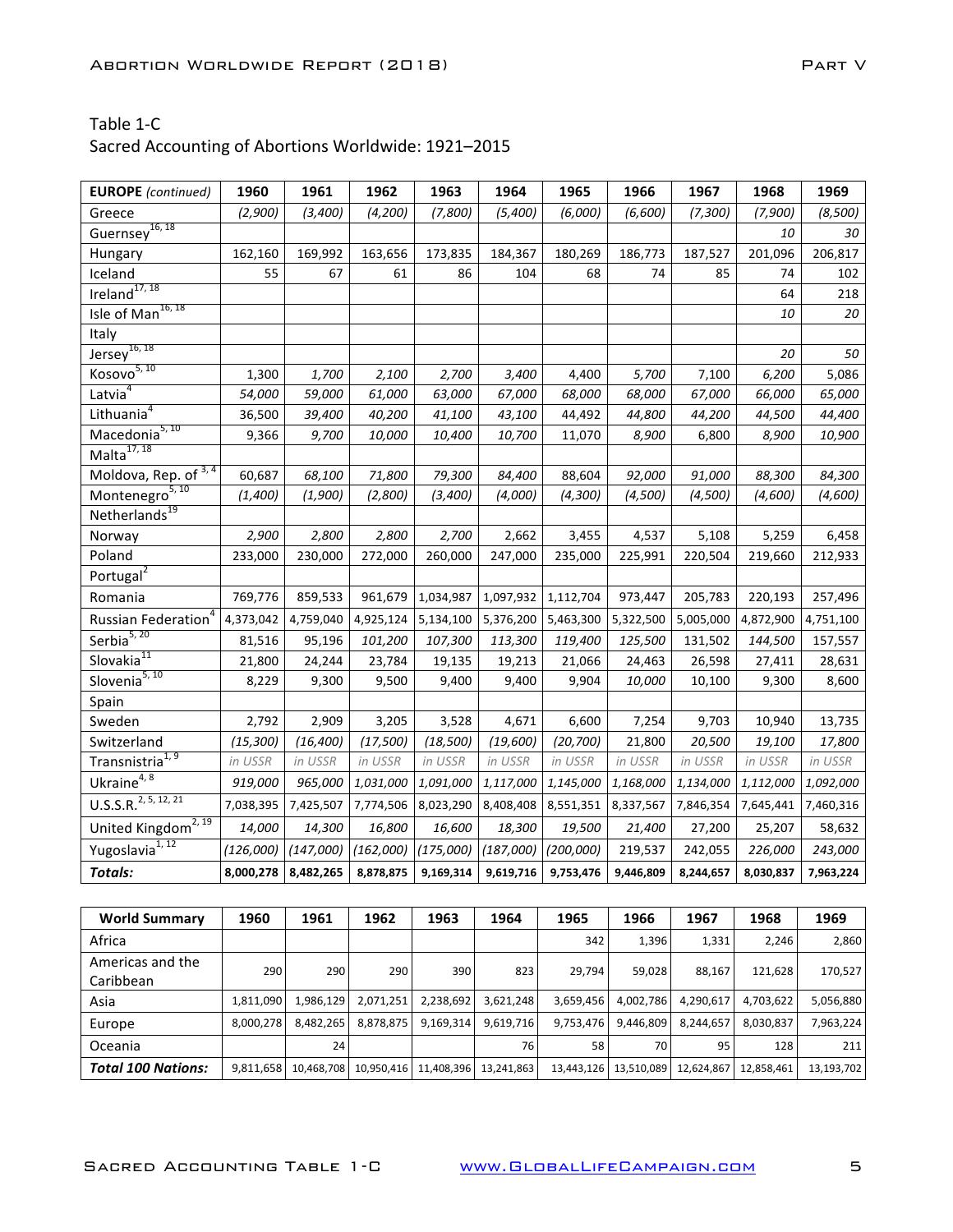| <b>EUROPE</b> (continued)            | 1970      | 1971                | 1972      | 1973      | 1974                          | 1975      | 1976      | 1977      | 1978      | 1979      |
|--------------------------------------|-----------|---------------------|-----------|-----------|-------------------------------|-----------|-----------|-----------|-----------|-----------|
| Greece                               | 9,115     | 8,544               | 8,431     | 7,328     | 6,058                         | 6,202     | 7,505     | 6,194     | 5,889     | 8,638     |
| Guernsey <sup>16, 18</sup>           | 40        | 60                  | 80        | 80        | 100                           | 90        | 90        | 90        | 100       | 110       |
| Hungary                              | 192,283   | 187,425             | 179,035   | 169,650   | 102,022                       | 96,212    | 94,720    | 89,096    | 83,545    | 80,767    |
| Iceland                              | 99        | 142                 | 154       | 227       | 219                           | 308       | 368       | 456       | 455       | 556       |
| Ireland <sup>17, 18</sup>            | 261       | 1,225               | 975       | 1,195     | 1,421                         | 1,575     | 1,822     | 2,185     | 2,550     | 2,809     |
| Isle of Man <sup>16, 18</sup>        | 50        | 60                  | 90        | 90        | 110                           | 110       | 100       | 110       | 120       | 130       |
| Italy                                |           |                     |           |           |                               | (35,000)  | (71,000)  | (106,000) | 137,400   | 187,752   |
| Jersey <sup>16, 18</sup>             | 70        | 100                 | 120       | 140       | 160                           | 170       | 150       | 190       | 200       | 210       |
| Kosovo <sup>5, 10</sup>              | 5,100     | 5,076               | 5,400     | 5,700     | 6,000                         | 6,300     | 6,700     | 7,100     | 7,500     | 7,900     |
| Latvia <sup>4</sup>                  | 66,000    | 66,122              | 65,223    | 64,117    | 62,451                        | 58,786    | 57,692    | 58,617    | 59,565    | 59,208    |
| Lithuania <sup>4</sup>               | 45,298    | 46,679              | 46,723    | 46,288    | 46,658                        | 45,582    | 46,718    | 46,384    | 46,485    | 45,896    |
| Macedonia <sup>5, 10</sup>           | 15,074    | 15,600              | 16,100    | 16,600    | 17,100                        | 17,645    | 19,500    | 21,300    | 23,100    | 24,900    |
| Malta $17, 18$                       |           |                     |           |           |                               |           |           |           |           |           |
| Moldova, Rep. of 3, 4                | 86,093    | 86,959              | 88,649    | 91,450    | 92,018                        | 93,394    | 97,619    | 105,808   | 103,263   | 100,484   |
| Montenegro <sup>5, 10</sup>          | (4,600)   | 4,590               | 4,700     | 4,900     | 5,000                         | 5,100     | 5,300     | 5,400     | 5,600     | 5,689     |
| Netherlands <sup>19</sup>            | 16,485    | 16,500              | 38,500    | 25,000    | 80,000                        | 99,500    | 16,000    | 84,900    | 69,900    | 59,000    |
| Norway                               | 7,941     | 10,402              | 12,203    | 13,680    | 15,171                        | 15,132    | 14,754    | 15,528    | 14,783    | 14,456    |
| Poland                               | 214,034   | 203,619             | 204,562   | 210,682   | 214,387                       | 212,101   | 215,368   | 216,533   | 223,288   | 220,431   |
| Portugal <sup>2</sup>                |           |                     |           |           |                               |           |           |           |           |           |
| Romania                              | 292,410   | 341,740             | 380,625   | 375,752   | 334,621                       | 359,417   | 383,220   | 378,990   | 394,636   | 403,776   |
| Russian Federation <sup>4</sup>      | 4,837,700 | 4,838,749           | 4,765,589 | 4,747,037 | 4,674,050                     | 4,670,700 | 4,757,055 | 4,686,063 | 4,656,057 | 4,540,440 |
| Serbia <sup>5, 20</sup>              | 155,100   | 152,579             | 157,300   | 162,500   | 164,400                       | 168,900   | 173,200   | 177,800   | 181,900   | 195,000   |
| Slovakia <sup>11</sup>               | 27,874    | 28,631              | 26,240    | 25,364    | 26,112                        | 26,174    | 27,716    | 27,907    | 28,677    | 29,997    |
| Slovenia <sup>5, 10</sup>            | 8,505     | 9,100               | 9,200     | 9,500     | 8,800                         | 9,063     | 11,000    | 14,200    | 16,100    | 16,780    |
| Spain                                |           |                     |           |           |                               |           |           |           |           |           |
| Sweden                               | 16,100    | 19,250              | 24,170    | 25,990    | 30,636                        | 32,526    | 32,351    | 31,462    | 31,918    | 34,709    |
| Switzerland                          | 16,317    | 16,200              | 16,100    | 16,000    | 15,900                        | 15,800    | 15,800    | 15,700    | 15,562    | 15,700    |
| Transnistria <sup>1, 9</sup>         | in USSR   | in USSR             | in USSR   | in USSR   | in USSR                       | in USSR   | in USSR   | in USSR   | in USSR   | in USSR   |
| Ukrain $e^{4,8}$                     | 1,130,115 | 1,155,870           | 1,129,500 | 1,140,365 | 1,143,285                     | 1,145,831 | 1,196,600 | 1,186,676 | 1,170,184 | 1,153,275 |
| $U.S.S.\overline{R.}^{2, 5, 12, 21}$ | 7,531,270 | 7,610,001           | 7,497,264 | 7,514,765 | 7,449,129                     | 7,471,572 | 7,636,191 | 7,579,105 | 7,497,397 | 7,339,566 |
| United Kingdom <sup>2, 19</sup>      | 92,013    | 133,190             | 167,555   | 174,727   | 170,508                       | 147,029   | 136,892   | 140,338   | 149,009   | 157,530   |
| Yugoslavia <sup>1, 12</sup>          | 250,000   | 252,000             | 257,000   | 267,000   | 274,000                       | 284,000   | 294,000   | 308,000   | 316,000   | 338,000   |
| <b>Totals:</b>                       |           | 8,114,019 8,267,530 |           |           | 8,356,098 8,332,054 8,226,527 | 8,330,153 | 8,557,650 | 8,645,475 | 8,665,176 | 8,628,224 |

| <b>World Summary</b>          | 1970       | 1971                    | 1972      | 1973       | 1974       | 1975       | 1976       | 1977       | 1978       | 1979       |
|-------------------------------|------------|-------------------------|-----------|------------|------------|------------|------------|------------|------------|------------|
| Africa                        | 2,705      | 3,197                   | 4,621     | 6,547      | 12,427     | 16,570     | 23,348     | 24,915     | 25,231     | 23,499     |
| Americas and the<br>Caribbean | 362,288    | 676,288                 | 796,229   | 967,052    | 1,149,422  | 1,281,036  | 1,423,862  | 1,557,766  | 1,647,913  | 1,733,515  |
| Asia                          | 5,436,355  | 5,868,821               | 6,816,115 | 7,155,215  | 7,181,818  | 7,533,829  | 7,227,764  | 7,744,215  | 8,027,973  | 10,562,794 |
| Europe                        | 8,114,019  | 8,267,530               | 8,356,098 | 8,332,054  | 8,226,527  | 8,330,153  | 8,557,650  | 8,645,475  | 8,665,176  | 8,628,224  |
| Oceania                       | 1,753      | 3,219                   | 5,300     | 7,300      | 9,337      | 12,420     | 16,782     | 21,000     | 20,900     | 27,900     |
| <b>Total 100 Nations:</b>     | 13,917,120 | 14,819,055   15,978,363 |           | 16,468,168 | 16,579,531 | 17,174,008 | 17,249,406 | 17,993,371 | 18,387,193 | 20,975,932 |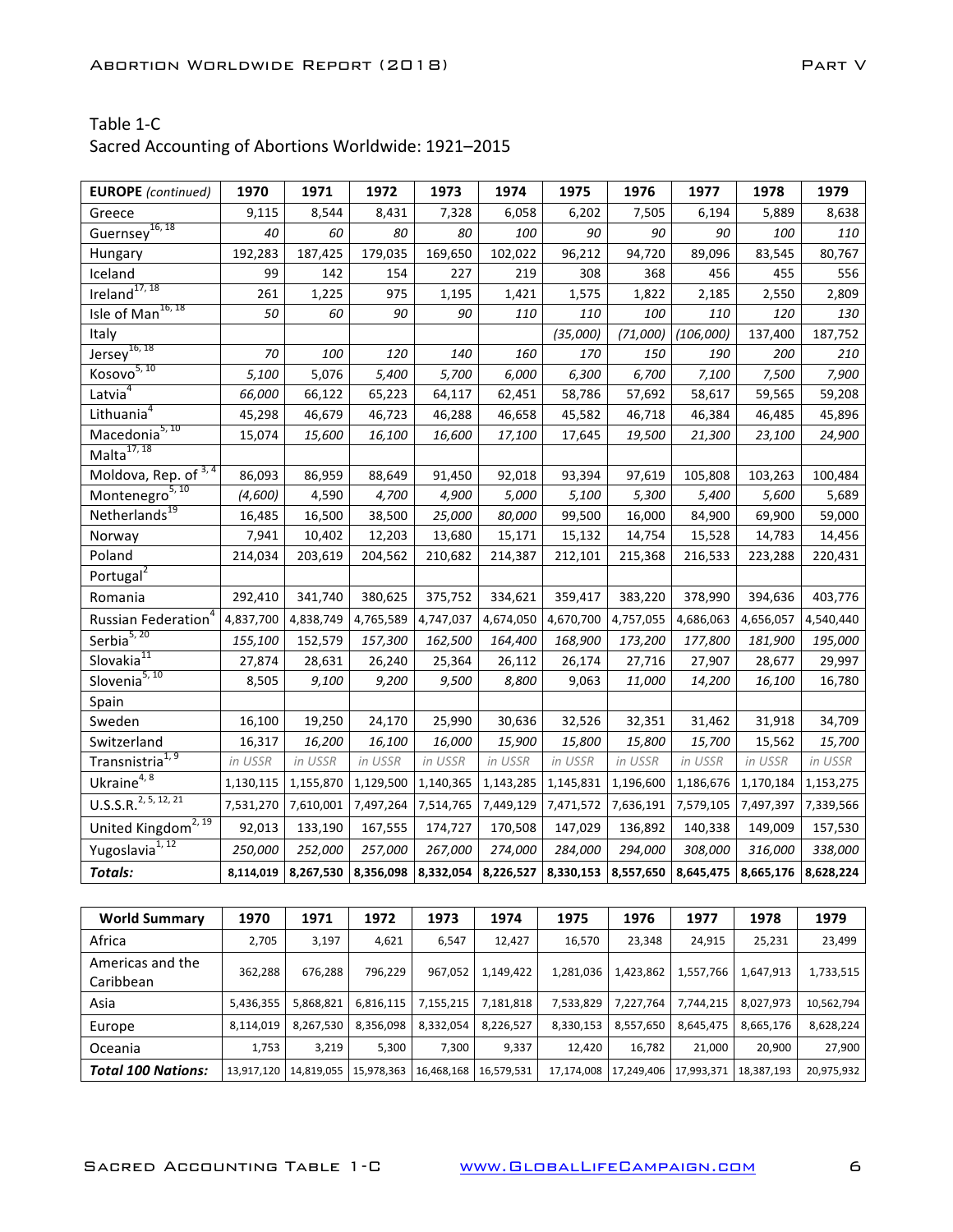| <b>EUROPE</b> (continued)        | 1980      | 1981      | 1982      | 1983      | 1984                                    | 1985      | 1986      | 1987                | 1988      | 1989      |
|----------------------------------|-----------|-----------|-----------|-----------|-----------------------------------------|-----------|-----------|---------------------|-----------|-----------|
| Greece                           | 9,038     | 8,564     | 7,525     | 6,725     | 7,306                                   | 7,184     | 7,373     | 8,758               | 10,301    | 11,222    |
| Guernsey <sup>16, 18</sup>       | 120       | 110       | 110       | 120       | 110                                     | 130       | 128       | 139                 | 132       | 166       |
| Hungary                          | 80,882    | 78,421    | 78,682    | 78,599    | 82,191                                  | 81,970    | 83,586    | 84,547              | 87,106    | 90,508    |
| Iceland                          | 523       | 597       | 613       | 689       | 745                                     | 705       | 685       | 695                 | 673       | 670       |
| Ireland <sup>17, 18</sup>        | 3,324     | 3,605     | 3,654     | 3,677     | 3,948                                   | 3,888     | 3,920     | 3,673               | 3,839     | 3,721     |
| Isle of Man <sup>16, 18</sup>    | 140       | 130       | 140       | 120       | 120                                     | 140       | 148       | 158                 | 182       | 221       |
| Italy                            | 222,499   | 224,377   | 234,800   | 233,976   | 228,377                                 | 211,227   | 197,165   | 190,371             | 178,425   | 171,351   |
| $Jersey^{16, 18}$                | 230       | 210       | 220       | 220       | 230                                     | 250       | 290       | 287                 | 313       | 322       |
| Kosovo <sup>5, 10</sup>          | 8,327     | 9,000     | 9,600     | 10,300    | 11,000                                  | 11,600    | 12,270    | 11,900              | 11,400    | 11,015    |
| Latvia <sup>4</sup>              | 59,909    | 59,067    | 59,190    | 57,426    | 58,708                                  | 57,873    | 59,388    | 56,900              | 54,866    | 53,169    |
| Lithuania <sup>4</sup>           | 45,189    | 45,551    | 45,183    | 44,098    | 42,481                                  | 42,026    | 39,245    | 37,783              | 48,556    | 50,117    |
| Macedonia <sup>5, 10</sup>       | 26,726    | 27,500    | 28,200    | 29,000    | 29,731                                  | 29,753    | 30,467    | 32,150              | 27,089    | 30,442    |
| Malta $17,18$                    |           | 41        | 36        | 47        | 48                                      | 53        | 52        | 50                  | 50        | 50        |
| Moldova, Rep. of 3,4             | 96,283    | 92,432    | 94,461    | 94,840    | 90,398                                  | 102,703   | 110,011   | 112,426             | 102,747   | 90,860    |
| Montenegro <sup>5, 10</sup>      | 6,000     | 6,400     | 6,700     | 7,100     | 7,400                                   | 7,767     | 7,859     | 8,079               | 8,028     | 7,905     |
| Netherlands <sup>19</sup>        | 56,400    | 52,300    | 48,700    | 45,035    | 43,257                                  | 37,972    | 36,455    | 33,253              | 31,694    | 30,122    |
| Norway                           | 13,531    | 13,845    | 13,496    | 13,646    | 14,070                                  | 14,599    | 15,474    | 15,422              | 15,852    | 16,208    |
| Poland                           | 137,950   | 132,894   | 141,177   | 130,980   | 132,844                                 | 135,564   | 129,720   | 123,534             | 108,367   | 82,137    |
| Portugal <sup>2</sup>            |           |           |           |           | 40                                      | 60        | 60        | 60                  | 60        | 60        |
| Romania                          | 413,093   | 427,081   | 468,041   | 421,486   | 303,123                                 | 302,838   | 183,959   | 182,442             | 185,416   | 193,084   |
| Russian Federation <sup>4</sup>  | 4,506,249 | 4,400,676 | 4,462,825 | 4,317,129 | 4,361,959                               | 4,552,443 | 4,579,400 | 4,385,627           | 4,608,953 | 4,427,713 |
| Serbia <sup>5, 20</sup>          | 198,200   | 201,400   | 204,700   | 207,900   | 214,700                                 | 214,806   | 212,400   | 205,343             | 193,558   | 193,755   |
| Slovakia <sup>11</sup>           | 31,270    | 31,974    | 33,131    | 33,661    | 34,297                                  | 36,322    | 40,656    | 49,696              | 51,000    | 48,602    |
| Slovenia $5,10$                  | 18,194    | 19,138    | 19,744    | 18,623    | 18,591                                  | 17,960    | 17,988    | 16,819              | 16,531    | 15,881    |
| Spain                            |           |           |           |           |                                         | (2,000)   | (11,000)  | 16,766              | 26,069    | 30,552    |
| Sweden                           | 34,887    | 33,294    | 32,604    | 31,014    | 30,755                                  | 30,838    | 33,124    | 34,707              | 37,585    | 37,920    |
| Switzerland                      | 15,837    | 17,450    | 15,436    | 15,150    | 14,969                                  | 14,146    | 14,145    | 12,432              | 12,778    | 12,759    |
| Transnistria <sup>1, 9</sup>     | in USSR   | in USSR   | in USSR   | in USSR   | in USSR                                 | in USSR   | in USSR   | in USSR             | in USSR   | in USSR   |
| Ukraine <sup>4, 8</sup>          | 1,196,696 | 1,145,870 | 1,172,375 | 1,159,679 | 1,166,762                               | 1,178,686 | 1,166,039 | 1,068,136           | 1,080,029 | 1,058,414 |
| U.S.S.R. <sup>2, 5, 12, 21</sup> | 7,333,073 | 7,834,000 | 7,250,355 | 7,085,370 | 7,115,825                               | 7,365,852 | 7,116,000 | 6,818,000           | 7,265,826 | 6,974,431 |
| United Kingdom <sup>2, 19</sup>  | 168,808   | 171,487   | 171,470   | 170,620   | 179,148                                 | 181,062   | 181,914   | 183,736             | 193,926   | 194,183   |
| Yugoslavia <sup>1, 12</sup>      | 352,000   | 363,000   | 370,000   | 371,000   | 385,000                                 | 392,400   | 392,298   | 390,800             | 367,200   | 367,802   |
| <b>Totals:</b>                   | 8,657,619 | 9,195,832 |           |           | 8,672,704 8,432,902 8,391,279 8,589,209 |           | 8,216,289 | 7,934,236 8,272,484 |           | 7,997,576 |

| <b>World Summary</b>          | 1980                    | 1981       | 1982       | 1983       | 1984                | 1985       | 1986       | 1987                | 1988       | 1989       |
|-------------------------------|-------------------------|------------|------------|------------|---------------------|------------|------------|---------------------|------------|------------|
| Africa                        | 24,636                  | 25,049     | 25,880     | 25,292     | 25,996              | 26,757     | 27,351     | 28,534              | 29,283     | 26,915     |
| Americas and the<br>Caribbean | 1,763,873               | 1,791,207  | 1,811,411  | 1,781,842  | 1,801,803           | 1,814,784  | 1,825,216  | 1,805,397           | 1,845,734  | 1,826,095  |
| Asia                          | 12,240,890   11,521,729 |            | 15,238,868 | 17,234,579 | 11,863,926          | 14,091,177 | 14,873,077 | 13,930,891          | 16.222.541 | 13,860,504 |
| Europe                        | 8,657,619               | 9,195,832  | 8.672.704  |            | 8,432,902 8,391,279 | 8,589,209  | 8,216,289  | 7,934,236 8,272,484 |            | 7,997,576  |
| Oceania                       | 35,345                  | 41,759     | 47,503     | 53,698     | 61,875              | 73,130     | 78,179     | 79.289              | 83,044     | 87,900     |
| <b>Total 100 Nations:</b>     | 22,722,363              | 22,575,576 | 25.796.366 | 27,528,313 | 22,144,879          | 24,595,057 | 25,020,112 | 23.778.347          | 26.453.086 | 23,798,990 |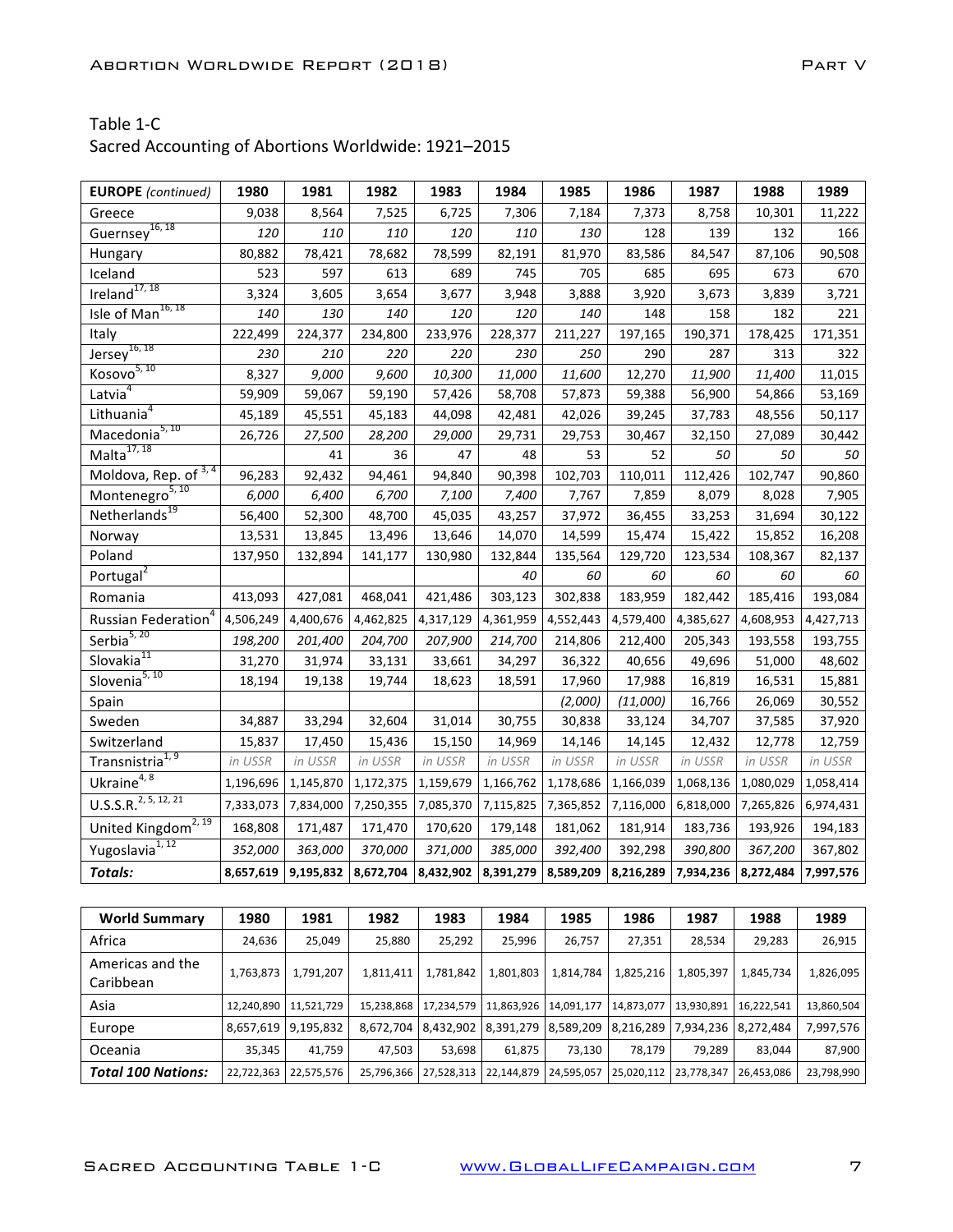| <b>EUROPE</b> (continued)       | 1990      | 1991                                                                                                | 1992      | 1993      | 1994      | 1995      | 1996      | 1997      | 1998      | 1999      |
|---------------------------------|-----------|-----------------------------------------------------------------------------------------------------|-----------|-----------|-----------|-----------|-----------|-----------|-----------|-----------|
| Greece                          | 10,145    | 11,109                                                                                              | 11,977    | 12,289    | 12,608    | 13,532    | 12,542    | 12,853    | 11,838    | 11,824    |
| Guernsey <sup>16, 18</sup>      | 160       | 160                                                                                                 | 130       | 140       | 119       | 100       | 110       | 110       | 130       | 119       |
| Hungary                         | 90,394    | 89,931                                                                                              | 87,065    | 75,258    | 74,491    | 76,957    | 76,600    | 74,564    | 68,971    | 65,981    |
| Iceland                         | 714       | 658                                                                                                 | 743       | 827       | 775       | 807       | 854       | 921       | 914       | 945       |
| Ireland <sup>17, 18</sup>       | 4,064     | 4,154                                                                                               | 4,254     | 4,402     | 4,590     | 4,532     | 4,894     | 5,340     | 5,891     | 6,226     |
| Isle of Man <sup>16, 18</sup>   | 232       | 191                                                                                                 | 139       | 139       | 143       | 124       | 160       | 174       | 133       | 180       |
| Italy                           | 161,386   | 160,494                                                                                             | 150,271   | 145,229   | 136,481   | 136,817   | 140,400   | 140,166   | 138,354   | 138,708   |
| $Jersey^{16, 18}$               | 630       | 610                                                                                                 | 490       | 560       | 530       | 470       | 490       | 390       | 360       | 326       |
| Kosovo <sup>5, 10</sup>         | (10,000)  | (9, 100)                                                                                            | (8, 300)  | (7,500)   | (6,800)   | (6, 200)  | (5,700)   | (5, 100)  | (4,700)   | (4, 300)  |
| Latvia <sup>4</sup>             | 48,995    | 38,837                                                                                              | 34,325    | 31,352    | 26,795    | 25,933    | 24,227    | 21,768    | 19,964    | 18,031    |
| Lithuania <sup>4</sup>          | 50,000    | 45,904                                                                                              | 48,400    | 42,023    | 30,355    | 31,278    | 27,832    | 22,680    | 21,022    | 18,846    |
| Macedonia <sup>5, 10</sup>      | 21,894    | 23,166                                                                                              | 19,855    | 18,454    | 16,480    | 15,805    | 14,164    | 12,058    | 12,015    | 8,479     |
| Malta $17, 18$                  | 50        | 47                                                                                                  | 51        | 45        | 43        | 40        | 61        | 64        | 59        | 49        |
| Moldova, Rep. of 3,4            | 81,931    | 73,454                                                                                              | 71,430    | 64,178    | 58,777    | 57,181    | 46,010    | 38,258    | 33,229    | 27,908    |
| Montenegro <sup>5, 10</sup>     | 5,800     | 5,500                                                                                               | (6, 300)  | (4, 300)  | (3,600)   | (3,200)   | (2,800)   | (2,400)   | (2,600)   | (2,800)   |
| Netherlands <sup>19</sup>       | 30,242    | 30,306                                                                                              | 29,632    | 29,515    | 29,409    | 28,685    | 29,866    | 29,266    | 30,714    | 31,675    |
| Norway                          | 15,551    | 15,528                                                                                              | 15,164    | 14,909    | 14,533    | 13,762    | 14,311    | 13,985    | 14,028    | 14,279    |
| Poland                          | 59,417    | 30,878                                                                                              | 11,640    | 1,240     | 874       | 570       | 505       | 3,176     | 312       | 151       |
| Portugal <sup>2</sup>           | 60        | (100)                                                                                               | (200)     | 493       | 550       | 436       | 466       | 504       | 568       | 660       |
| Romania                         | 992,265   | 866,934                                                                                             | 691,863   | 585,761   | 530,191   | 502,840   | 456,221   | 347,126   | 271,496   | 259,888   |
| Russian Federation <sup>4</sup> | 4,103,425 | 3,664,883                                                                                           | 3,436,695 | 3,243,957 | 3,060,237 | 2,766,362 | 2,652,038 | 2,498,716 | 2,346,138 | 2,181,153 |
| Serbia <sup>5, 20</sup>         | 172,000   | 154,449                                                                                             | 135,907   | 113,720   | 94,382    | 92,785    | 80,003    | 60,723    | 55,360    | 39,730    |
| Slovakia <sup>11</sup>          | 48,437    | 45,919                                                                                              | 42,631    | 38,852    | 35,410    | 30,154    | 25,173    | 22,318    | 21,109    | 19,949    |
| Slovenia <sup>5, 10</sup>       | 14,731    | 14,027                                                                                              | 13,258    | 12,154    | 11,324    | 10,791    | 10,218    | 9,712     | 9,116     | 8,707     |
| Spain                           | 37,231    | 41,910                                                                                              | 44,962    | 45,503    | 47,832    | 49,367    | 51,002    | 49,578    | 53,847    | 58,399    |
| Sweden                          | 37,489    | 35,788                                                                                              | 34,849    | 34,169    | 32,293    | 31,441    | 32,117    | 31,433    | 31,008    | 30,712    |
| Switzerland                     | 12,986    | 12,941                                                                                              | 12,628    | 12,145    | 11,813    | 11,861    | 12,756    | 12,090    | 12,629    | 12,200    |
| Transnistria <sup>1, 9</sup>    | in USSR   | in USSR                                                                                             | in USSR   | in USSR   | in USSR   | in USSR   | in USSR   | in USSR   | in USSR   | in USSR   |
| Ukraine <sup>4, 8</sup>         | 1,045,289 | 957,022                                                                                             | 932,272   | 860,996   | 798,538   | 740,172   | 687,035   | 596,740   | 525,329   | 495,760   |
| U.S.S.R. <sup>2,5,12,21</sup>   | 6,459,000 | 6,014,000                                                                                           |           |           |           |           |           |           |           |           |
| United Kingdom <sup>2, 19</sup> | 197,131   | 190,590                                                                                             | 182,887   | 179,790   | 178,268   | 174,781   | 189,558   | 191,934   | 199,958   | 195,501   |
| Yugoslavia <sup>1, 12</sup>     | 330,000   | 305,000                                                                                             |           |           |           |           |           |           |           |           |
| <b>Totals:</b>                  |           | 8,341,656 7,707,618 6,990,726 6,434,076 6,003,135 5,560,631 5,344,505 4,901,993 4,570,957 4,309,019 |           |           |           |           |           |           |           |           |

| <b>World Summary</b>          | 1990                  | 1991                  | 1992                                                                                                          | 1993                | 1994      | 1995                              | 1996    | 1997                              | 1998      | 1999      |
|-------------------------------|-----------------------|-----------------------|---------------------------------------------------------------------------------------------------------------|---------------------|-----------|-----------------------------------|---------|-----------------------------------|-----------|-----------|
| Africa                        | 26,280                | 27,349                | 27,063                                                                                                        | 27,036              | 28,403    | 28,972                            | 28,001  | 51,957                            | 65,432    | 71,558    |
| Americas and the<br>Caribbean | 1,881,212             | 1,810,785             |                                                                                                               | 1,772,729 1,724,445 | 1,657,981 |                                   |         | 1,612,639   1,626,639   1,598,274 | 1,582,651 | 1,576,580 |
| Asia                          | 17,171,566 17,823,579 |                       | 14,222,587 13,386,118 13,148,119 11,102,765 12,387,208   9,643,823   10,767,229                               |                     |           |                                   |         |                                   |           | 9,889,739 |
| Europe                        |                       | 8,341,656   7,707,618 | 6,990,726                                                                                                     | 6,434,076           |           | 6,003,135   5,560,631   5,344,505 |         | 4,901,993                         | 4,570,957 | 4,309,019 |
| Oceania                       | 92,173                | 93,913                | 97,495                                                                                                        | 98,003              | 101,745   | 104,862                           | 104,625 | 104,896                           | 104,015   | 102,217   |
| <b>Total 100 Nations:</b>     |                       |                       | 27,512,887 27,463,244 23,110,600 21,669,678 20,939,383 18,409,869 19,490,978 16,300,943 17,090,284 15,949,113 |                     |           |                                   |         |                                   |           |           |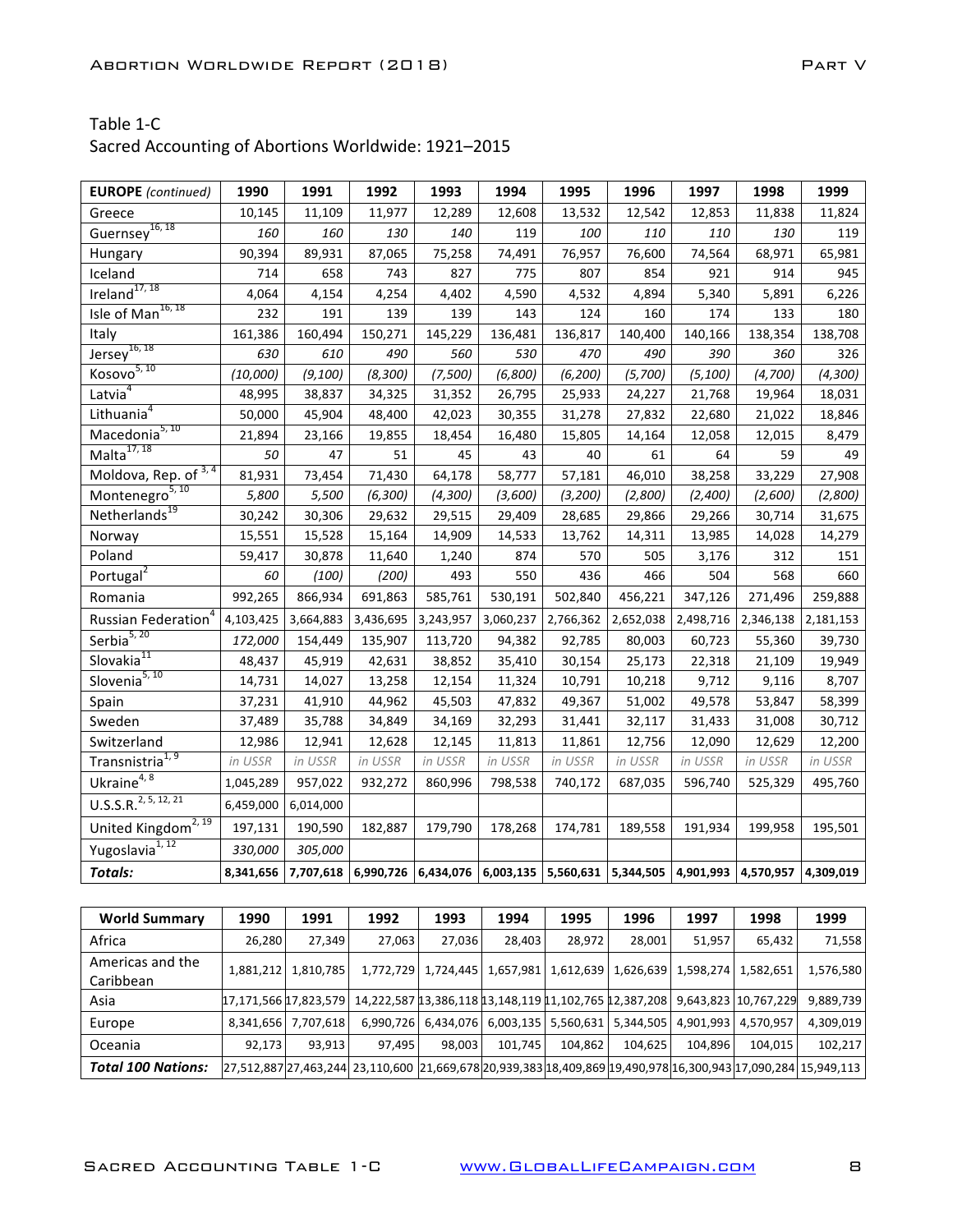| <b>EUROPE</b> (continued)        | 2000      | 2001                                                                                                | 2002      | 2003      | 2004                | 2005    | 2006      | 2007      | 2008      | 2009      |
|----------------------------------|-----------|-----------------------------------------------------------------------------------------------------|-----------|-----------|---------------------|---------|-----------|-----------|-----------|-----------|
| Greece                           | 18,015    | 22,223                                                                                              | 16,173    | 15,782    | 16,135              | 16,495  | 17,192    | 16,264    | 16,352    | 16,399    |
| Guernsey <sup>16, 18</sup>       | 114       | 130                                                                                                 | 140       | 150       | 160                 | 135     | 162       | 119       | 147       | 109       |
| Hungary                          | 59,249    | 56,404                                                                                              | 56,075    | 53,789    | 52,539              | 48,689  | 46,324    | 43,870    | 44,089    | 43,181    |
| Iceland                          | 987       | 996                                                                                                 | 926       | 955       | 889                 | 868     | 904       | 905       | 959       | 981       |
| Ireland <sup>17, 18</sup>        | 6,391     | 6,673                                                                                               | 6,522     | 6,320     | 6,217               | 5,585   | 5,503     | 5,137     | 4,951     | 4,556     |
| Isle of Man <sup>16, 18</sup>    | 177       | 139                                                                                                 | 170       | 134       | 152                 | 161     | 124       | 140       | 135       | 111       |
| Italy                            | 134,740   | 132,073                                                                                             | 131,039   | 132,800   | 137,140             | 129,272 | 125,782   | 126,562   | 121,406   | 116,933   |
| $Jersey^{16, 18}$                | 327       | 322                                                                                                 | 290       | 250       | 240                 | 233     | 233       | 224       | 227       | 224       |
| Kosovo <sup>5, 10</sup>          | (3,900)   | (3,500)                                                                                             | (3, 200)  | (2,900)   | (2,600)             | 2,403   | 1,651     | (1,400)   | (1, 200)  | (1,000)   |
| Latvia <sup>4</sup>              | 17,240    | 15,647                                                                                              | 14,685    | 14,508    | 13,723              | 12,785  | 11,825    | 11,814    | 10,425    | 8,881     |
| Lithuania <sup>4</sup>           | 16,259    | 13,677                                                                                              | 12,495    | 11,513    | 10,644              | 9,972   | 9,536     | 9,596     | 9,031     | 8,024     |
| Macedonia <sup>5, 10</sup>       | 11,407    | 8,532                                                                                               | 7,876     | 6,690     | 7,524               | 6,622   | 6,164     | 6,090     | 5,900     | 5,648     |
| Malta $17, 18$                   | 67        | 57                                                                                                  | 69        | 47        | 67                  | 54      | 55        | 69        | 38        | 78        |
| Moldova, Rep. of 3,4             | 26,035    | 16,028                                                                                              | 15,739    | 17,551    | 17,965              | 16,642  | 15,742    | 15,843    | 15,900    | 14,634    |
| Montenegro <sup>5, 10</sup>      | 2,776     | 2,347                                                                                               | 2,140     | 1,979     | 1,783               | 1,502   | 1,309     | 1,311     | 1,166     | 965       |
| Netherlands <sup>19</sup>        | 33,335    | 34,168                                                                                              | 34,168    | 33,159    | 33,342              | 32,982  | 32,992    | 33,148    | 32,983    | 32,427    |
| Norway                           | 14,675    | 13,887                                                                                              | 13,557    | 13,888    | 14,071              | 13,992  | 14,417    | 15,176    | 16,131    | 15,788    |
| Poland                           | 138       | 124                                                                                                 | 159       | 174       | 199                 | 225     | 340       | 328       | 506       | 538       |
| Portugal <sup>2</sup>            | 576       | 675                                                                                                 | 1,018     | 721       | 834                 | 906     | 1,215     | 7,213     | 18,610    | 19,848    |
| Romania                          | 257,865   | 254,855                                                                                             | 247,608   | 224,807   | 191,038             | 163,359 | 150,246   | 137,226   | 127,909   | 116,219   |
| Russian Federation <sup>4</sup>  | 2,138,750 | 2,014,710                                                                                           | 1,944,481 | 1,864,647 | 1,797,567 1,675,693 |         | 1,582,398 | 1,479,010 | 1,385,600 | 1,292,389 |
| Serbia <sup>5, 20</sup>          | 37,913    | 30,647                                                                                              | 27,348    | 25,373    | 24,296              | 22,512  | 21,079    | 19,752    | 19,535    | 18,215    |
| Slovakia <sup>11</sup>           | 18,468    | 18,026                                                                                              | 17,382    | 16,222    | 15,307              | 14,427  | 14,243    | 13,424    | 13,394    | 13,240    |
| Slovenia <sup>5, 10</sup>        | 8,429     | 7,799                                                                                               | 7,327     | 6,873     | 6,403               | 5,851   | 5,632     | 5,176     | 4,946     | 4,653     |
| Spain                            | 63,756    | 69,857                                                                                              | 77,125    | 79,788    | 84,985              | 91,664  | 101,592   | 112,138   | 115,812   | 111,482   |
| Sweden                           | 30,980    | 31,772                                                                                              | 33,365    | 34,473    | 34,454              | 34,978  | 36,045    | 37,205    | 38,053    | 37,524    |
| Switzerland                      | 12,312    | 12,418                                                                                              | 11,844    | 10,820    | 10,959              | 10,818  | 10,594    | 10,645    | 10,924    | 10,681    |
| Transnistria <sup>1, 9</sup>     | 6,221     | 6,100                                                                                               | 5,900     | 5,800     | 5,700               | 5,540   | 5,400     | 5,300     | 5,195     | 4,703     |
| Ukraine <sup>4, 8</sup>          | 434,223   | 369,750                                                                                             | 345,967   | 315,835   | 289,065             | 263,590 | 229,618   | 225,336   | 217,413   | 194,845   |
| U.S.S.R. <sup>2, 5, 12, 21</sup> |           |                                                                                                     |           |           |                     |         |           |           |           |           |
| United Kingdom <sup>2, 19</sup>  | 197,443   | 198,478                                                                                             | 197,322   | 203,032   | 207,040             | 207,097 | 214,431   | 219,454   | 216,133   | 208,930   |
| Yugoslavia <sup>1, 12</sup>      |           |                                                                                                     |           |           |                     |         |           |           |           |           |
| <b>Totals:</b>                   |           | 4,173,634 3,935,368 3,811,134 3,658,639 3,531,223 3,318,074 3,179,610 3,060,797 2,944,842 2,779,009 |           |           |                     |         |           |           |           |           |

| <b>World Summary</b>          | 2000      | 2001                                 | 2002                  | 2003    | 2004                                    | 2005    | 2006    | 2007                                                                        | 2008                  | 2009       |
|-------------------------------|-----------|--------------------------------------|-----------------------|---------|-----------------------------------------|---------|---------|-----------------------------------------------------------------------------|-----------------------|------------|
| Africa                        | 79,746    | 81,064                               | 83,401                | 98,351  | 111,432                                 | 122,190 | 120,109 | 105,473                                                                     | 124,832               | 116,518    |
| Americas and the<br>Caribbean | 1,566,941 |                                      | 1,539,675   1,520,030 |         |                                         |         |         | 1,493,863   1,464,844   1,443,089   1,485,645   1,455,296   1,472,184       |                       | 1,418,163  |
| Asia                          | 9,208,452 | 9,187,961 9,554,673                  |                       |         |                                         |         |         | 9,689,868 9,518,416 9,759,068 9,819,018 9,590,878 11,275,258                |                       | 8,017,400  |
| Europe                        | 4,173,634 | 3,935,368                            | 3,811,134             |         | 3,658,639 3,531,223 3,318,074 3,179,610 |         |         |                                                                             | 3,060,797   2,944,842 | 2,779,009  |
| Oceania                       | 104,325   | 106,174                              | 105,269               | 104,976 | 103,983                                 | 99,651  | 103,281 | 103,928                                                                     | 103,612               | 102,895    |
| <b>Total 100 Nations:</b>     |           | 15,133,098   14,850,242   15,074,507 |                       |         |                                         |         |         | 15,045,697   14,729,898   14,742,072   14,707,663   14,316,372   15,920,728 |                       | 12,433,985 |